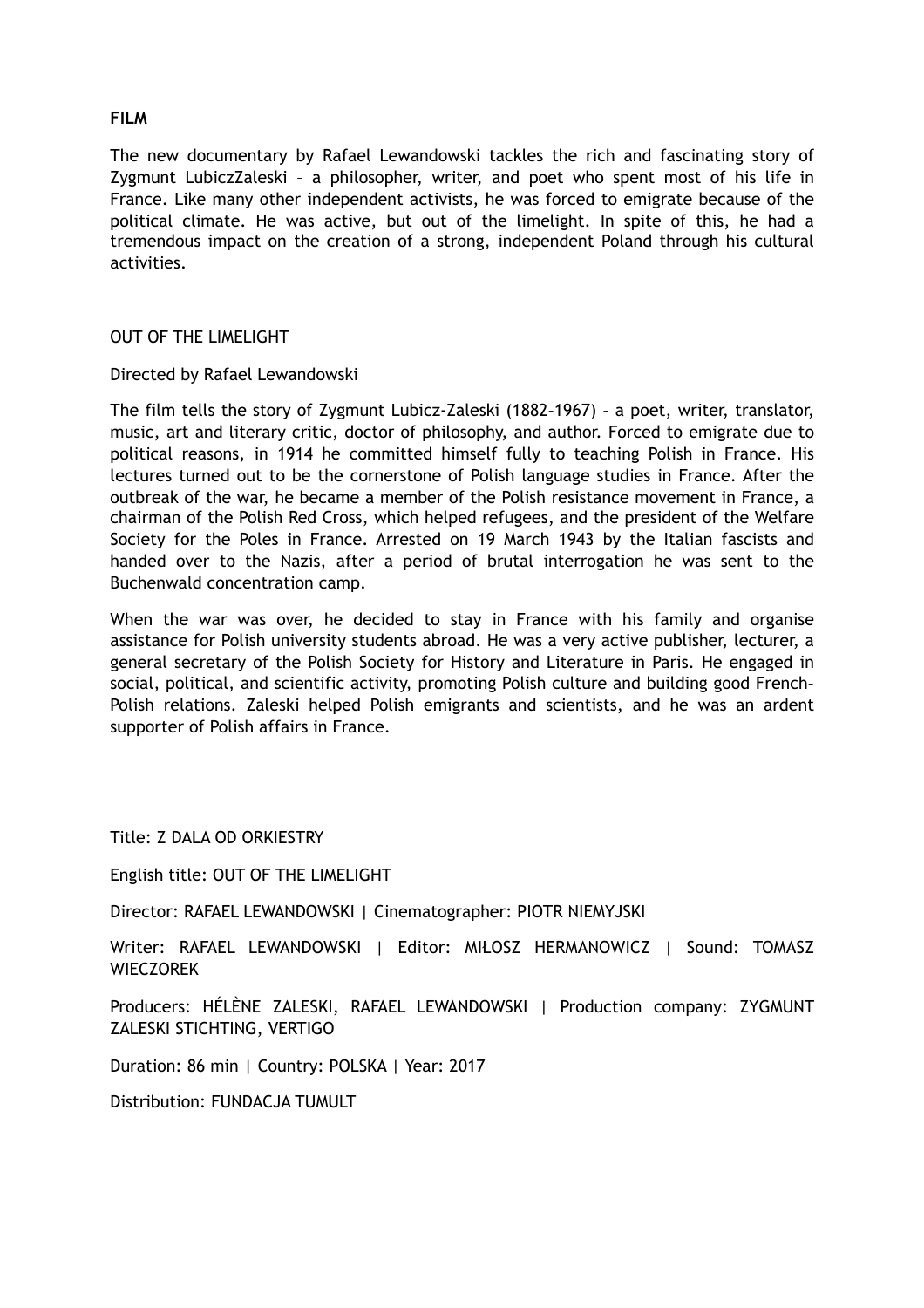## **ZYGMUNT ZALESKI**

### ZYGMUNT LUBICZ-ZALESKI

Zygmunt Wacław Michał Zaleski, *de armis* Lubicz, was born on the 29 September 1882 in KlonowiecKoracz in the Mazovian Voivodeship to a landed gentry family. He was a literary historian, critic, poet, publicist and writer, diplomat, professor of the University of Warsaw, and holder of honorary doctorates from the universities in Montpellier and Lille. He was active in Poland and France. Married to Maria Zdziarska, he had four children: Andrzej, Kazimierz, Roman, and Monika.

He showed great interest in literature and a passion for music – he played the piano. Persuaded by his father, he reluctantly enrolled as a student of the Polytechnic Institute in Warsaw. However, he soon decided to transfer to the Warsaw School of Fine Arts. During his university years, he was a member of 'Zet' (Association of the Polish Youth), the Grammar School Commission, and the Association for the Renationalisation of Schools. He believed that the struggle for Polish schooling and language was the key to the preservation of national identity.

As an active member of the underground movement for independence, he was arrested by the tsarist authorities and imprisoned in the 10th Pavilion of the Citadel in Warsaw.

After he was released in 1905, together with his friend, Jan Purwin, he went abroad to study first in Berlin and then in Munich and Paris, where he enrolled to study philosophy. Three years later, he returned to Poland to teach Polish literature in schools in Warsaw. Since his activity risked his imprisonment by the tsarist administration, in 1910 Zaleski left the country again and went to Munich. After a short stay in the capital of Bavaria, in December of the same year he travelled to Paris to enrol at the École des Hautes Études Sociales. His graduation thesis was entitled *La lutte pour l'école polonaise* (*The Fight for Polish Schools*).

In 1914–1916, he was a lecturer of Polish at the École des Hautes Études Sociales in Paris, and in 1916–1922 he taught Polish at the École des Langues Orientales et Vivantes and at the L'Institut d'Études Slaves at the Sorbonne. In 1918–1919, he wrote articles for the periodical *Armia Polska we Francji* (*The Polish Army in France*).

His most important work published before the First World War was *Dzieło i twórca* (*The Work and the Creator*) – a collection of literary sketches, reviews, and theoretical essays. In 1916, he was elected the president of the Society of Polish Artists in Paris. Before Poland regained independence, Zygmunt Zaleski was actively engaged in the political activities in Paris that supported the Polish cause. He spent time with Ignacy Paderewski and Roman Dmowski, in 1917 he joined the Polish National Committee, he managed the Press Bureau of the Polish Delegation to the Peace Conference at Versailles, he worked for the Commission for Welfare of the Polish Office for Civil Affairs in France, and he contributed to organisation of the Polish Army in France. He co-organised secondary school graduation exams for the Polish soldiers. At the same time, he believed that to win a strong position in Europe for Poland, it was necessary to convince the French of the significance of his country by teaching the Polish language and culture in France. Most of his active life in France was dedicated to the achievement of this goal.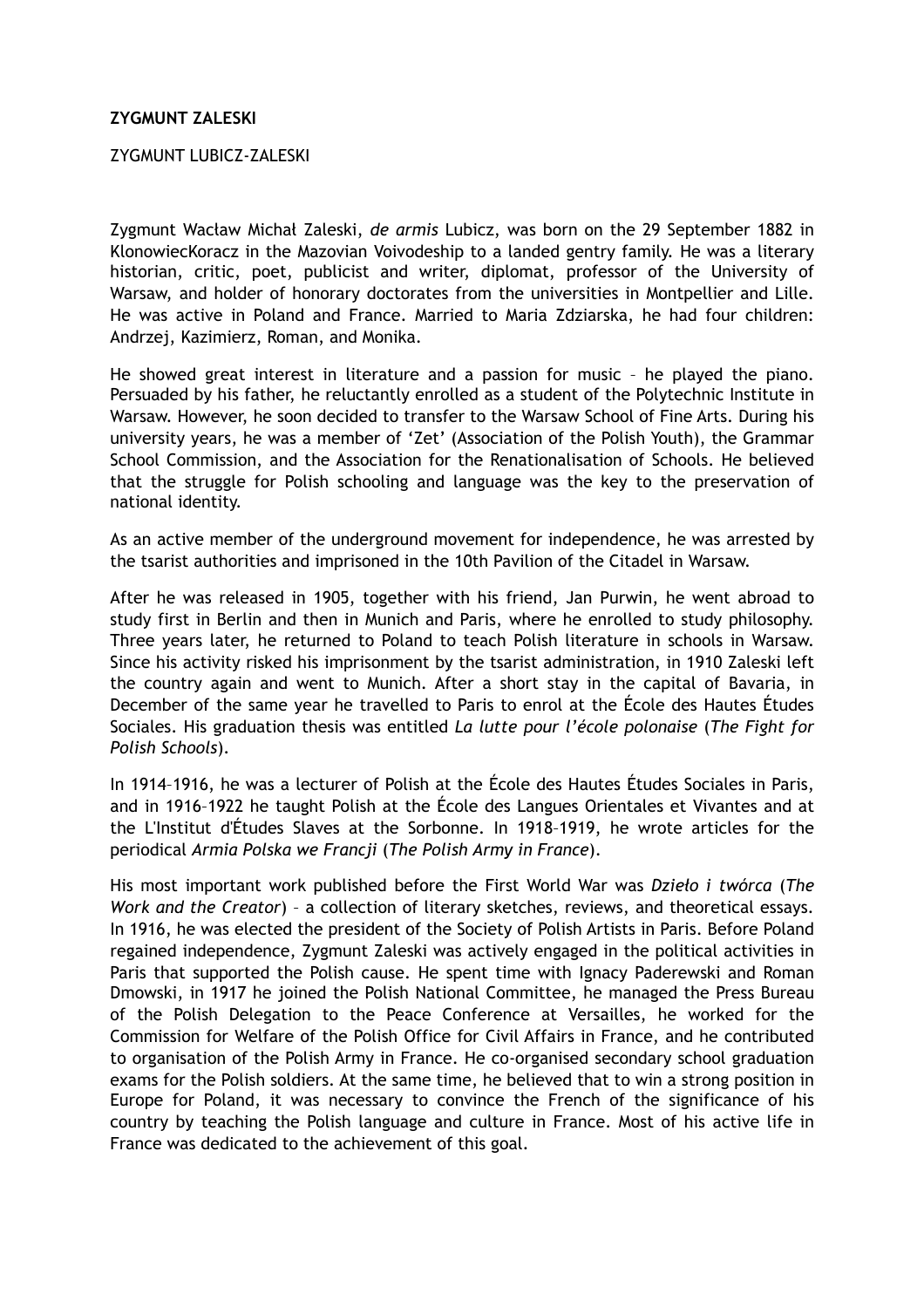In 1924, he was appointed the official delegate of the Ministry of Religious Denominations and Public Education.

The challenges of the vast range of his activities in Paris led to Zaleski's perception as a 'one-man institution' in France. He managed to launch a network of 10 university language courses, effectively promoting Polish language and culture. At the same time, he wrote numerous books and articles on the history of literature and elaborated on political affairs that were of significance for the future of Poland.

In the interwar period, he was a member of the Local Committee of the Polish Library in Paris, cooperating in this role with Marie Skłodowska-Curie, who was vice-president of the committee. He was also one of directors of the Centre for Polish Civilisation at the Polish Library in Paris, the editor-in-chief of the Warsaw periodical *Życie Sztuk* (*Life of Arts*), and a professor of literature at Warsaw University.

He sent numerous articles from Paris to Poland – these were published by *Przegląd Narodowy* (*National Review*), *Gazeta Warszawska* (*Warsaw Gazette*), and *Głos Warszawski* (*Voice of Warsaw*). In 1921–1939, his texts were also published on a regular basis by *Kurier Warszawski* (*Warsaw Courier*), as well as the French *Mercure de France*.

France recognised the achievements of Professor Zaleski in the field of cultural and scientific cooperation with Poland: he was made a Knight of the Legion of Honour (Légion d'Honneur), and several years later, an Officer of the Legion of Honour. The latter ceremony was attended by Mr Raymond Poincaré, the former President of France.

When the Second World War started, Zaleski was in Warsaw. In the winter of 1940, summoned by the Polish government in France, together with his eldest son, Andrzej, he headed on foot to Slovakia, then Hungary, and finally to France.

After the French surrendered in June 1940, Zaleski was elected the chairman of the Polish Red Cross in France, which, under the pressure from the French authorities, was renamed Groupement d'Aide aux Polonais (GAP) – the Welfare Society for Poles in France. Among those who managed the organisation were three former Polish ministers, and the society cooperated strictly with the Polish resistance movement in France. His activity of the time is perhaps illustrated best by the words of Zygmunt Lubicz-Zaleski himself in 1961, which were published in May 1968 in *Orzeł Biały* (*White Eagle*): 'I remember quite well a discussion we had at the time among supporters of unconditional separation of the two types of activity: the official at the Polish Red Cross, and clandestine in the secret organisations. Personally, I supported the separation of these roles; at the same time, however, I opted for strong internal cooperation, assuming the priority of an unceasing struggle against the enemy over the social tasks of the Polish Red Cross. A very definite – although, perhaps, somewhat unfortunate – illustration of this subordination of social actions of the Red Cross to conspiracy tasks was the fact that the then-president of the Red Cross was appointed as a liaison who was responsible for transferring money and correspondence from our post in Lisbon (Colonel Jan Kowalewski) to posts in Grenoble. This accumulation of activity lasted until the day of my arrest: 19 March 1943.'

He also organised the Cyprian Norwid Secondary School in Villard-de-Lans – the only Polish high school operating legally in occupied Europe – and became its principal. As a result of his activity in the resistance movement, on 19 March 1943 he was arrested. After painful interrogation conducted by the gestapo in Paris, he was sent to the concentration camp in Buchenwald where he was imprisoned until liberation in April 1945.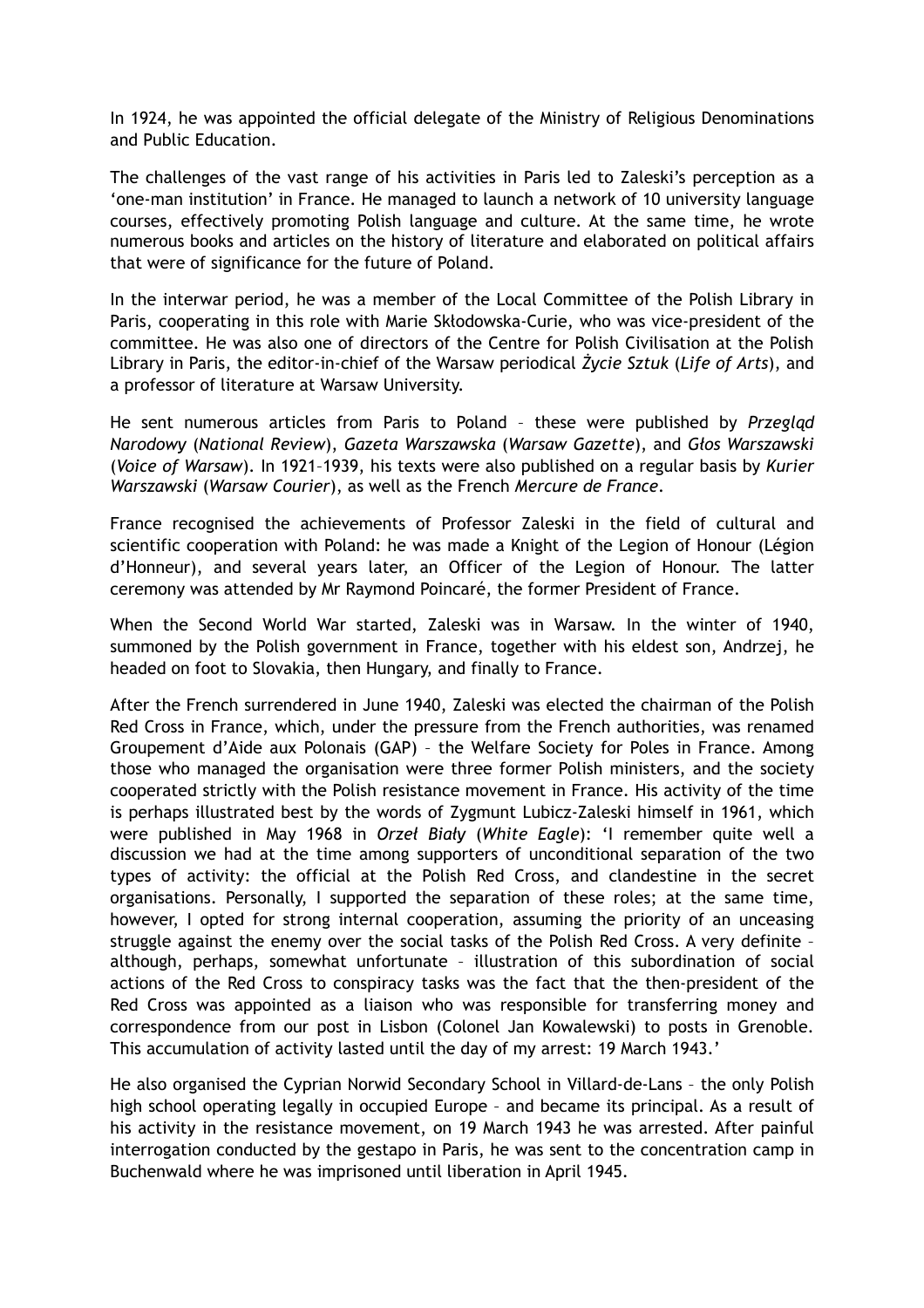In May 1945, Zaleski returned to his empty apartment at rue Boissière in Paris. Physically exhausted by two years of harsh camp conditions, he nevertheless kept developing his social and patriotic activity thanks to his moral strength:

- He took care of the Polish youth who were forced to emigrate due to political reasons.

He enjoyed great trust from the French authorities – his signature confirming a positive result for a secondary school exam was sufficient to warrant university enrolment.

- He supported Polish secondary schools for political emigrants in La Courtine and later in Les Ageux.

He was a co-founder of the Polish Association of Former Deportees and Political Prisoners in France. Until his death, he remained a president of the Association, which eventually joined the Free International Federation of Deportees and Resistance Internees (FILDIR), of which Professor Zaleski became a vice-president. Thanks to his efforts, Polish deportees and political emigrants received German compensation payments. However, political emigrants faced financial difficulties and were ignored by both the Polish and French governments that administered the German compensation payments.

Although he struggled with enormous financial problems himself, Zaleski refused to engage in any relations with the communist government in Poland imposed by the Soviets. Together with Franciszek Pułaski, in 1946 he reactivated the Society of History and Literature, a 100-year-old organisation that managed the Polish Library in France, which thus became a centre of culture and thought free of communist influence. Zaleski remained the general secretary of the Society of History and Literature in Paris until his death.

Because of his Buchenwald experiences, Zaleski committed himself ardently to the project of a united Europe, noticing the need for reconciliation and peace, and in his publications and speeches before French audiences, he rejected the idea of revenge and humiliation of the defeated enemy. Apart from his political and social activity, he fought to promote the Polish language and culture, conducted his own research, and kept writing; he also became an associate member of Academie des Sciences Morales et Politiques.

He was a real Renaissance man – a man of many skills and talents, an open man, a man of action. He published hundreds of articles, studies, and essays on Polish, French and European culture, translated tens of books by French authors, and gave numerous lectures and talks. His literary works include a rich collection of lyrical poems.

France honoured Zaleski for his heroic bravery in the resistance movement, for his strength during the brutal interrogations by the gestapo, and for his long stay at the Buchenwald concentration camp by presenting him some of the country's highest decorations:

The Commander's Cross of the Legion of Honour, handed to him by President Réné Coty on 5 December 1957

The Grand Cross and accompanying star (Grand Officier), handed to Zaleski by President Charles de Gaulle on 31 July 1959

Zaleski partially documented his life – his sacrifice, creative, organisational and scientific work, teaching, and war experiences – in his *Dziennik nieciągły* (*Non-Continuous Diary*)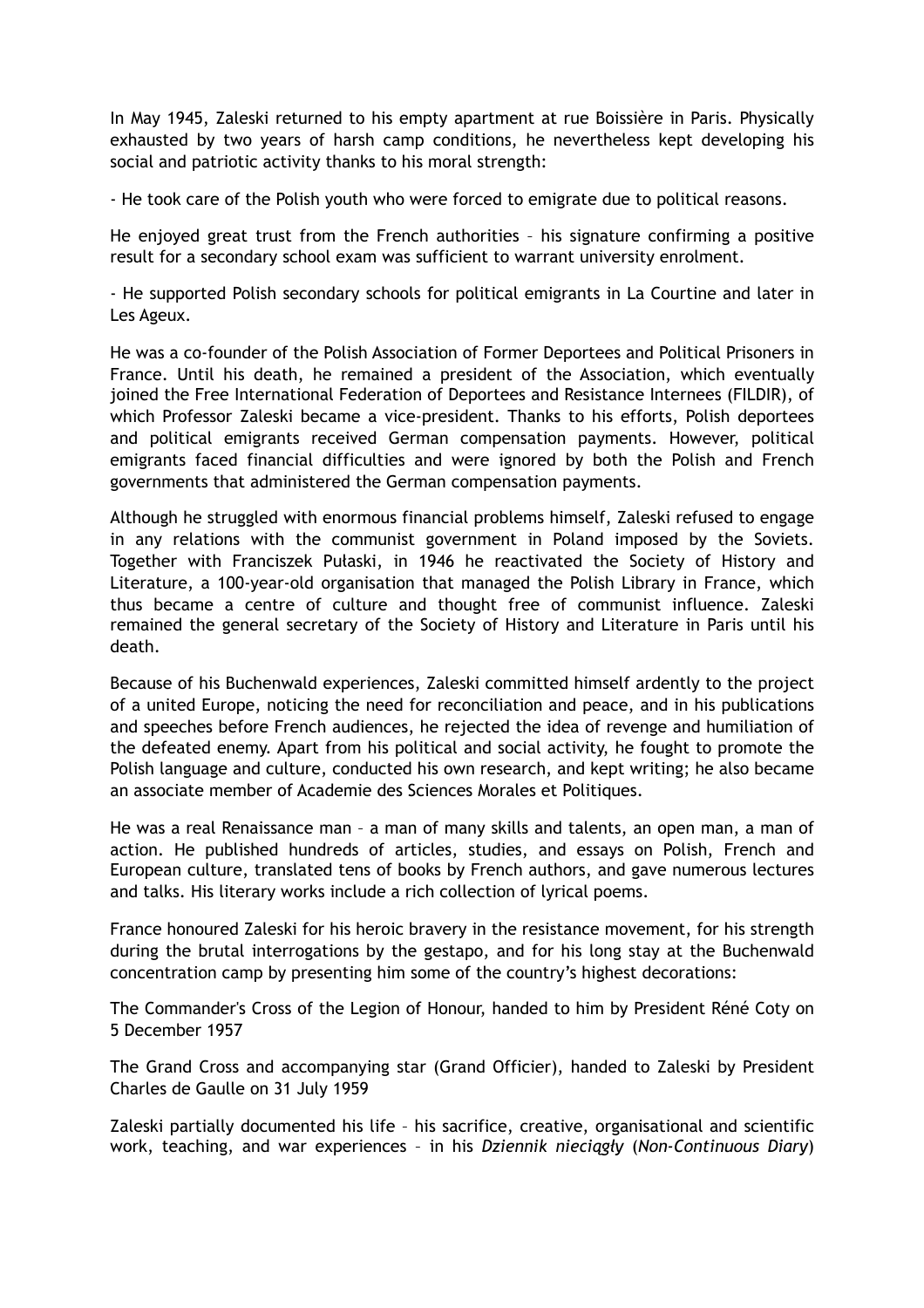(1904–1925) and *Pamiętnik od Grotowic do Buchenwaldu* (*Diary from Grotowice to Buchenwald*) (1939–1945), published in 1998.

He died on 15 December 1967 in Paris.

### **AUTHORS**

RAFAEL LEWANDOWSKI – Director and writer, producer

A director and writer born to a Polish-French family. A graduate of the Faculty of Film Directing of the famous French film school La Fémis. He is the author of more than 10 documentaries (including *Cela* (*The Cell*), *Piosenka i życie* (*Song and Life*), *Cień na duszy* (*Shadow on the Soul*), and *Minkowski | Saga*). His feature debut, *Kret* (*The Mole*) (starring B. Szyc, M. Dziędziel, and W. Pszoniak), gained much appreciation and won awards at national and international film festivals. In 2012, he was awarded the *Polityka* weekly's Passport, and in 2015 the French Ministry of Culture decorated him with the Honour of Chevalier of French Art and Literature. He lives in Warsaw, constantly working on feature and documentary projects.

Selected filmography:

*Minkowski | Saga* (2013 – documentary) *Kret* (*The Mole*; 2011 – feature film) *Bye, Bye Dublin*! (2010 – documentary) *Sztuka milczenia* (*The Art of Keeping Silent*; 2008 – documentary) *Kamery w trybunale* (*Cameras at the Tribunal*; 2004 – documentary) *Piosenka i życie* (*Life and Song*; 2006 – documentary) *W Cieniu Don Giovanniego* (*In the Shadow of Don Giovanni*; 2003 – documentary) *Po drugiej stronie płótna* (*On the Other Side of the Canvas*; 2004 – documentary) *Przesłuchania* (*Investigations*; 2000 – documentary) *Cień na duszy* (*Shadow on the Soul*; 1999 – documentary) *Portret Sonii Rykiel* (*The Portrait of Sonia Rykiel*; 1999 – documentary) *Cela* (*The Cell*; 1996 – documentary)

HÉLÈNE ZALESKI – Producer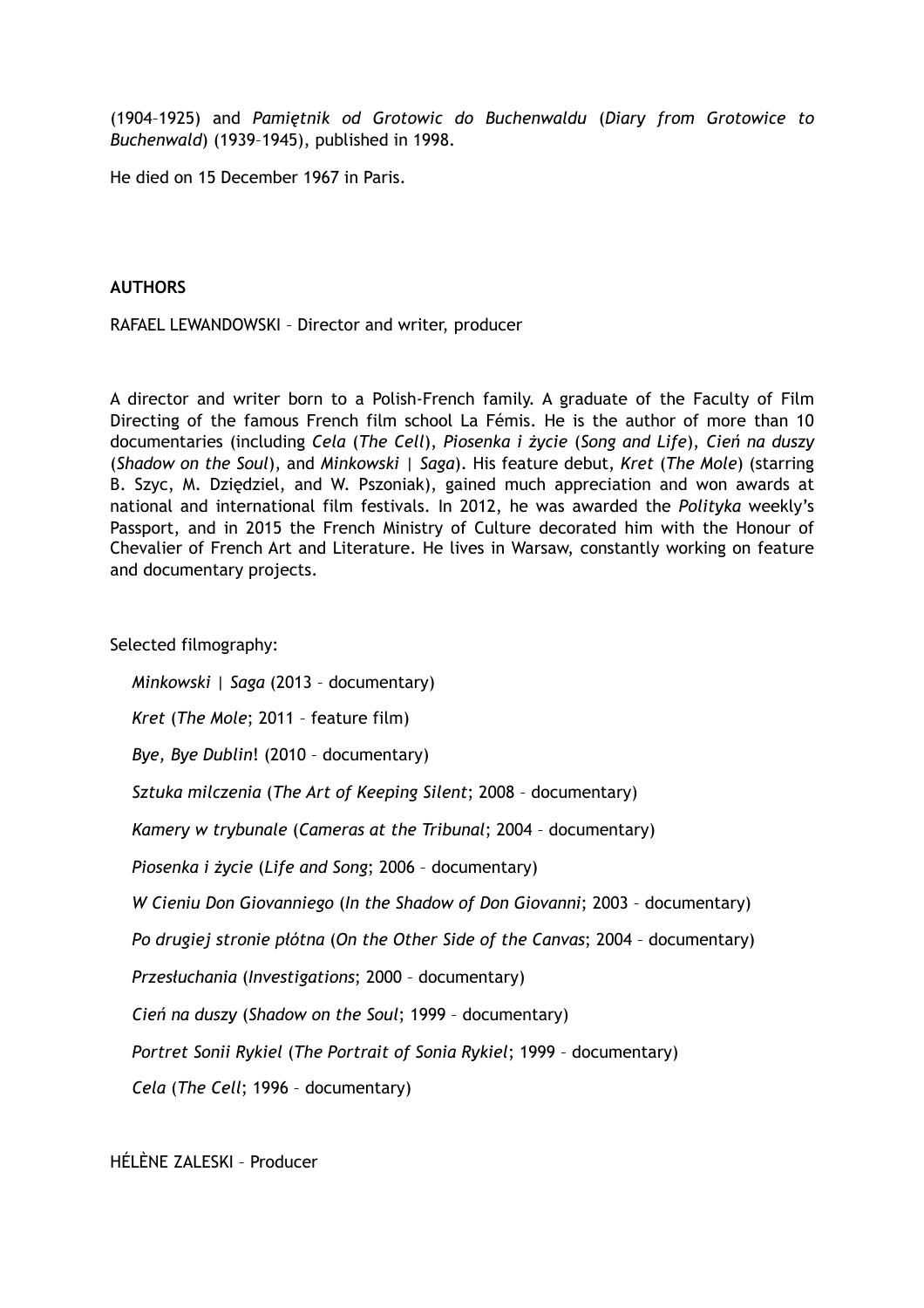A graduate of ISUP (Institut de statistique de l'université de Paris (Paris Institute of Statistics)), actuary, former chairwoman of the Board of Supervisors of Alior Bank, and currently chairwoman of the Board of Supervisors of Onwelo S.A, a company that provides IT services. Founder of Infracht sp. z o.o., a platform for transport auctions, and co-owner of Więcej Miejsca sp. z o.o., which provides property storage and moving services.

A sponsor of Polish archaeological missions at Marea and Saqqara.

Treasurer of the Zygmunt Zaleski Foundation since its establishment in 1990.

# PIOTR NIEMYJSKI – Cinematographer

A Polish cinematographer and graduate of the Faculty of Cinematography of Łódź Film School. Laureate of numerous prizes, including awards for *Lęk Wysokości* (*Fear of Heights*) at the European Film Festival, the Multimedia Happy End Optimistic Film Festival, and the Prowincjonalia Polish National Festival of Film Art. He also worked as a cinematographer on *Minkowski | Saga* directed by Rafael Lewandowski.

### MIŁOSZ HERMANOWICZ – Editor

A Polish director and writer. Editor of such films as *Minkowski | Saga*, *Labirynt* (*The Labyrinth*), *Andrzej Wajda: Róbmy zdjęcie*! (*Andrzej Wajda: Let's Take a Picture*!), and *Niewinna* (*The Innocent*).

# TOMASZ WIECZOREK – Sound

Polish sound engineer and producer, graduate of sound engineering at the Fryderyk Chopin University of Music in Warsaw, and member of the Polish Filmmakers Association. He has worked on TV series (*Kryminalni – Crime Detectives*), feature films, and documentaries, including *Ederly*, *Kret* (*The Mole*), *Wołyń* (*Volhynia*), and *Efekt domina* (*Domino Effect*).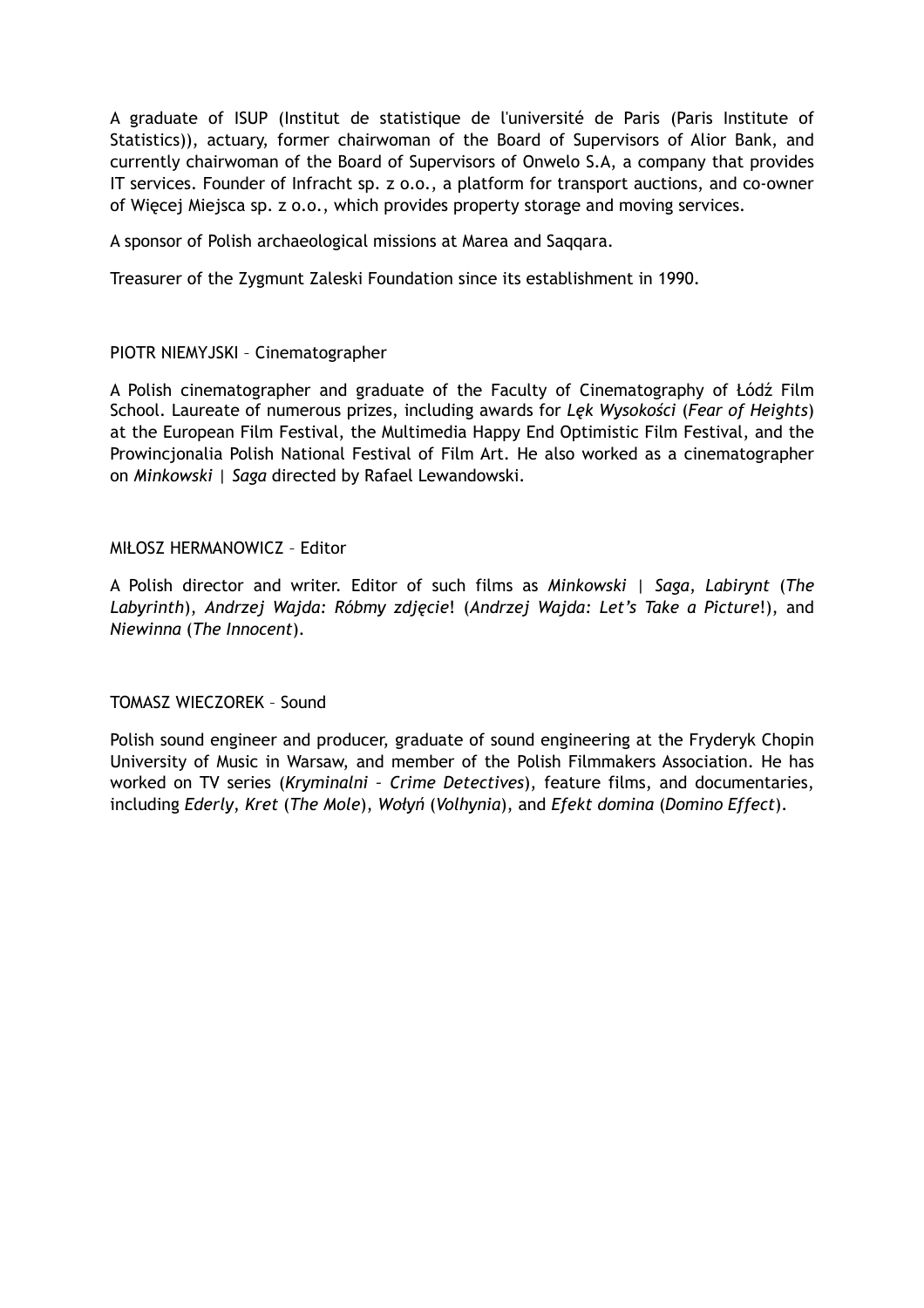## **OPINIONS**

The film *Out of the Limelight* is like an essay. A good essay is not about asking questions and giving answer, but about inspiring the readers to make their own inquiries.

In the story of Zygmunt Lubicz-Zaleski, my attention was drawn to the humanist–patriot relationship that is referred to in the film. I have to admit that I find it much easier to identify with the film hero's wife, Maria Zdziarska – a doctor, soldier of the war of 1920, author of a memoir. It is worth noting that the story of this fantastic woman, a prisoner of Pawiak and Ravensbruck, who had the courage to treat a suffering co-prisoner with pneumothorax, shows how emancipated Polish women were in the interwar period, at the same time proving their very modern approach to marriage. In my eyes, Maria Zaleska is the silent heroine of the film.

The second aspect of the film that I found worth reflection (and most certainly appreciation) is how Zygmunt Zaleski – referred to as 'the ambassador of the Polish cause' – perceived the role and importance of education. Zygmunt Zaleski was the founder of the only Polish secondary school functioning without restraints in Europe during the Second World War (it was the Cyprian Kamil Norwid Secondary School in Villard-de-Lans). He was also able to organise educational activity under the most extreme circumstances – in the Buchenwald concentration camp. I am amazed (particularly from today's perspective) by his views on teaching and learning, which he believed to be civic duties. Zaleski taught his children the same approach: during the occupation, his son was an active member of the underground movement, but also attended clandestine lessons, considering them to be a form of resistance against the enemy.

Thirdly, the film seems to have gained particular importance today in the context of the debate on whether we should receive refugees or not (yes, of course), as it reminds us that the Poles, too, were refugees once – and Zygmunt Zaleski's secondary school was, in fact, established for them.

One more comment: Zaleski decided to work with the Polish minority in France, because he wanted to keep his distance from the internal conflicts of independent Poland. Being a genuine intellectual, aware of the fact that 'service, mission, and sacrifice' was his duty, he turned to those who needed him instead of engaging in pointless debates. He simply knew he would be more useful abroad. As an intellectual, he also attached great importance to 'usefulness'. On the one hand, such faith in the ethos and willingness to act are encouraging; on the other, it is very sad that Poland was divided at a time when it should have united in joy. I do not know whether this was the authors' intention – nevertheless, they have reminded us once again that history not so much repeats itself as creates quite ironic parallels.

Katarzyna Taras, PhD

/film expert, film critic/

The film by Rafael Lewandowski is a multifaceted story of Zygmunt Lubicz-Zaleski – a deserved humanist and social activist who was fully committed to the Polish cause, to which he sacrificed his entire adult life. He lived in the turbulent times when Poland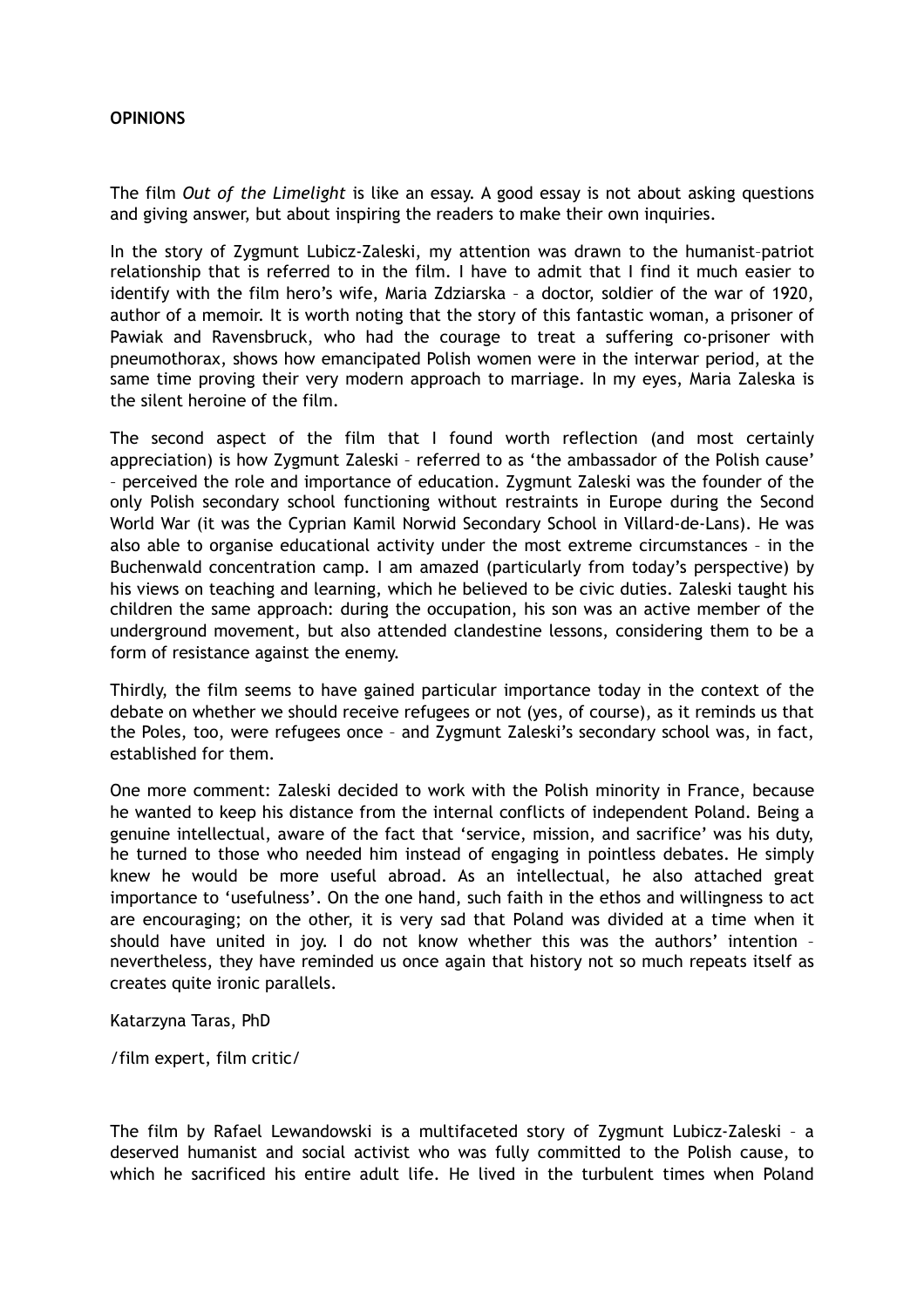regained independence and struggled hard to defend it. Zaleski supported his homeland from a distance, working tirelessly as the ambassador and animator of Polish culture in Western Europe. Initially forced to leave the country, he later made a conscious decision to remain an emigrant, and he spent most of his life in France, continuing his efforts to promote Polish culture and science. His emotional and physical links with his homeland never ceased to exist: he often visited Poland and always carried it with him in his heart.

*Out of the Limelight* restores the memory of this unjustly forgotten researcher of literature of the Romantic period, translator, teacher, musician, poet, and the good spirit of the Polish cause in the West. Lewandowski's documentary not only shows Zaleski from an interesting perspective, but also reveals to us the fate of his noble family, which was deeply interwoven with the history of Poland. It is a moving story of various faces of patriotism, of strength of family traditions, of Poles as Europeans. *Out of the Limelight* is an important voice in the debate on our identity. Everyone who feels concerned about Poland in the context of Europe should watch the film.

Marcin Lutomierski, PhD

/literature expert, historian of Polish literature and culture, researcher of works by emigrants/

Polish films rarely show us our countrymen working on behalf of our country abroad. This makes Rafael Lewandowski's documentary, which brings us closer to the extraordinary story and achievements of the outstanding emigrant activist Zygmunt Lubicz-Zaleski, all the more important. The biography of the film's hero is a lesson in patriotism shaped by the best models of the romantic tradition. It is also proof of our need to remain faithful to humanitarian ideals in the face of the dramatic events that unfolded in Europe during the nineteenth and twentieth centuries.

The content of the film, the comments of experts on the history of literature, and the recollections of friends and relatives of Lubicz-Zaleski prove the lasting impact and relevance of his achievements as a promoter of Polish culture, art, and science. The documentary underlines the significance of the aesthetic concepts of Lubicz-Zaleski through the use of audiovisual means of expression. The audience is able to grasp Zaleski's synesthetic sensitivity thanks to the creative use of image and sound, as well as the moving narration by Wojciech Pszoniak.

# Radosław Osiński, PhD

/film critic, film expert, curator at the Centre of Contemporary Art in Toruń/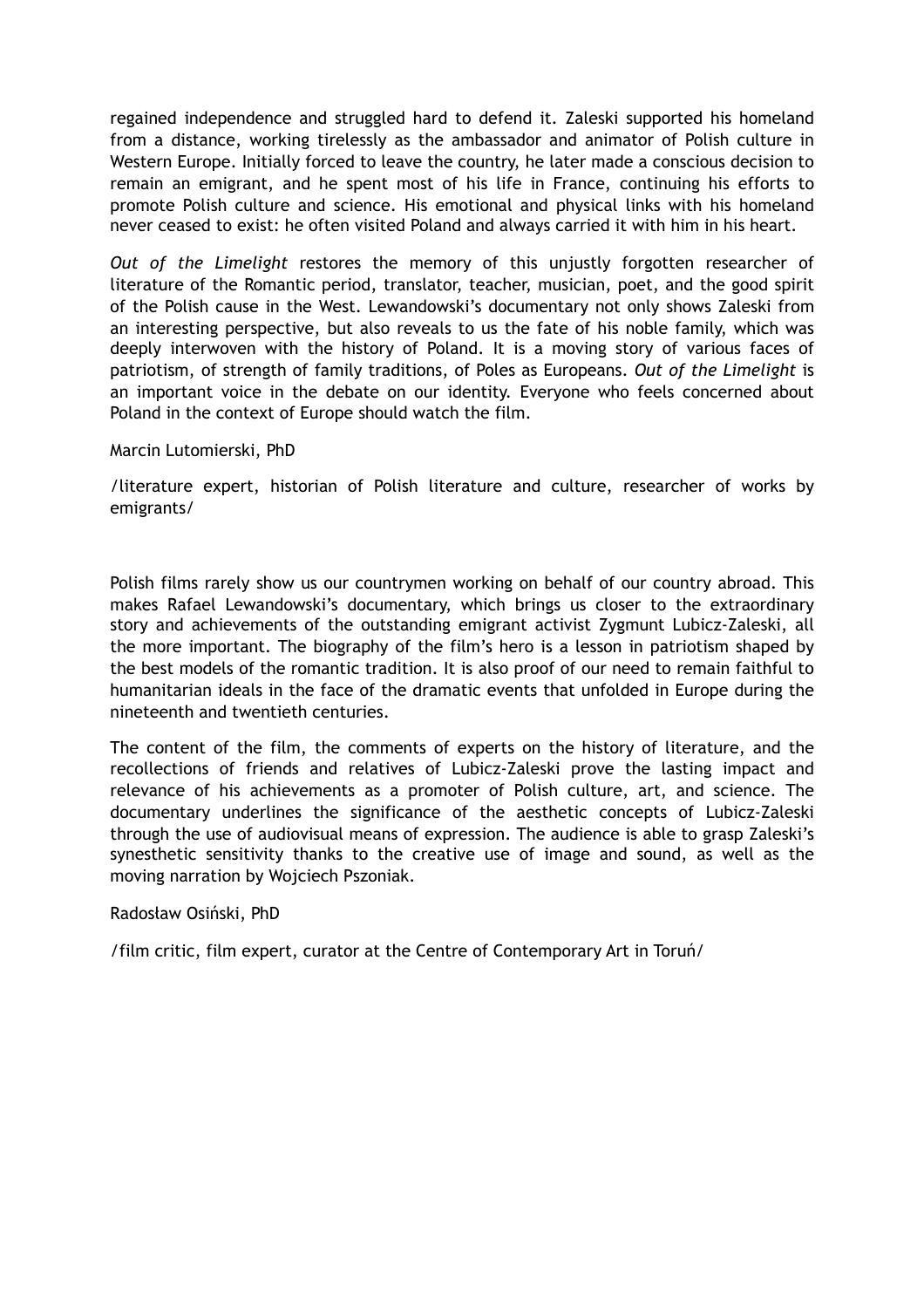### INFORMATION FOR CINEMAS:

## Dear Sir/Madam,

We would like to present a documentary feature for your consideration as part of your repertoire: *Out of the Limelight* by director and writer Rafael Lewandowski, the creator of the iconic film *The Mole*, laureate of such awards as the 36th Festival of Polish Feature Films in Gdynia and the 35th International Film Festival in Montreal, holder of the *Polityka*  weekly's Passport for 2011, and recipient of the Order of Art and Literature from the French Ministry of Culture. The Polish premiere of the film, to be attended by its authors, has been planned for 26 September 2017 at the Atlantic cinema in Warsaw. It will be the first film to inaugurate the celebration of the 100th anniversary of Poland regaining its independence. Cinema broadcasts are to commence on Friday, 29 September 2017, and we hope you will be interested in the film.

*Out of the Limelight* is an 86-minute-long story of the life of Zygmunt Lubicz-Zaleski, a poet, writer, translator, music, art and literary critic, doctor of philosophy, and publicist who, forced to emigrate, started to teach the Polish language in France. Engaged in the activity of the Polish resistance movement in France, he supported refugees and was appointed president of the Welfare Society for the Poles. The film presents the story of this unduly forgotten Pole and the various faces of patriotism, focusing on the significance of family traditions.

The film is distributed in the DCP or Blu-Ray/DVD formats. Along with the copy, we provide posters in the B1 format and leaflets in the A6 format. The broadcast fee is 50% of the value of the tickets sold. If you would like to include this title in your repertoire, we can support your promotional activities in your city or region.

Provided below are materials in an electronic format that you may find useful for promotion of the broadcast, including a press-kit, posters, leaflets, and the film's trailer in HD and 720p format. If you are interested in broadcasting *Out of the Limelight* at your cinema, do not hesitate to contact us.

# **TEMPLATE OF THE FILM BROADCASTING AGREEMENT**

**MEDIA**

**CONTACT**

Tumult Foundation

Rynek Nowomiejski 28, 87-100 Toruń

NIP: 956-00-08-579